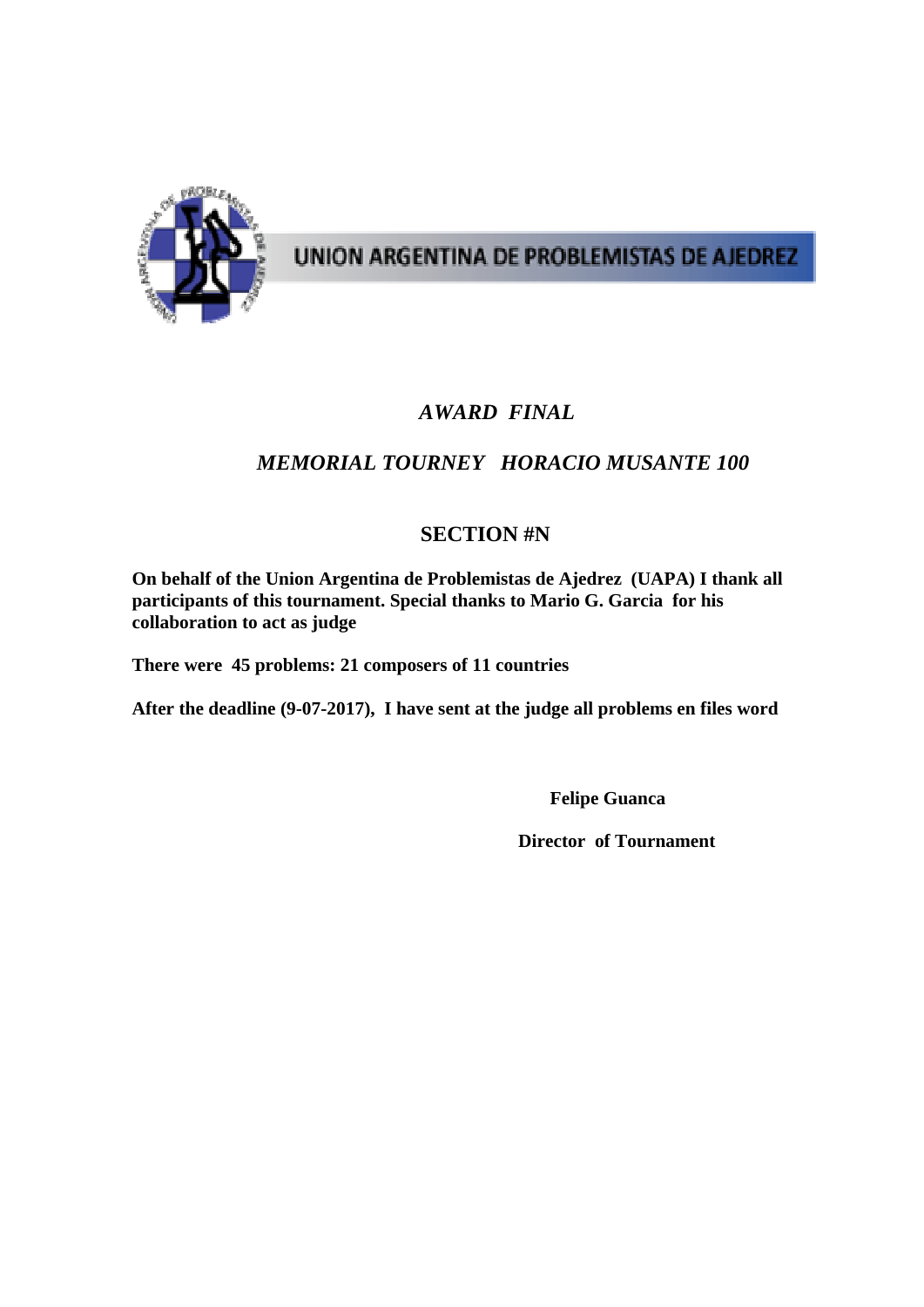### **SECTION MATES 4 to 6 MOVES**



#### **Mikhail Kostylev & Alexander Melnichuk (Russia) 1.Ng4!**

**1… fxg4 2.Ne6+ Kxd5 3.Rxh5 Nf3** [3...Bg6 4.gxh6+ Bxh5 5.Rf5+ Kc4 6.Rc5#] **4.g6+ Ne5+ 5.Rxe5+ Kxe5 6.Rf5#** 

**1...Nf3 2.Ne6+ Kxd5 3.Rd4+ Nxd4 4.Nc7+ Kc4 5.Ne3+ Kc5 6.Na6#** 

**1...Bf2 2.Na6+ Kxd5 3.Nxb4+ Kc5 4.Na6+ Kd5 5.Nc7+ Kc5 6.b4#** 

A espectante location of the black pieces on the edge. he observes how his king is subjected to a pleasant variety of mates in the center of the board.

#### **Alexander Sygurov (Russia)**

**1.Qxe5!** 

**1… f6 2.Qxf6 g2 3.Bf4+ Rg3** [3...g3 4.Nf3#] **4.Qxh4#** 

**1...fxg6 2.Ne2 gxh5** *(2...g5 3.Ng1 Kh1 4.Ngf3#)* **3.Ng1 Kh1 4.Ngf3#** 

**1...f5 2.Qf4 fxe4 3.Qxe4 g2 4.Qxg2#** 

#### **1...fxe6 2.Bg1+ Kh1 3.Nd1 Rh2+** *(3...g2 4.Nf2#)* **4.Bf2#**

An original configuration, where there is a remarkable amount of matt in univocal form. Very good construction and a nice problem for fans of the resolution

**Zoltan Labai (Slovakia) 1.Rf4! 1… Qxe8 2.Bd4+ Kxf4 3.e3+ Kf5 4.Be4# 1...Nf5 2.Re4+ Kd5 3.Rd4+ Kxc5 4.Rd5# 1...Nxe6 2.Nf3+ Kd5 3.Nd4+ Ke5** *(3...Kxc5 4.Nxe6#)* **4.Nc6#** 

Attractive key, and subsequent sacrifice, to achieve the goal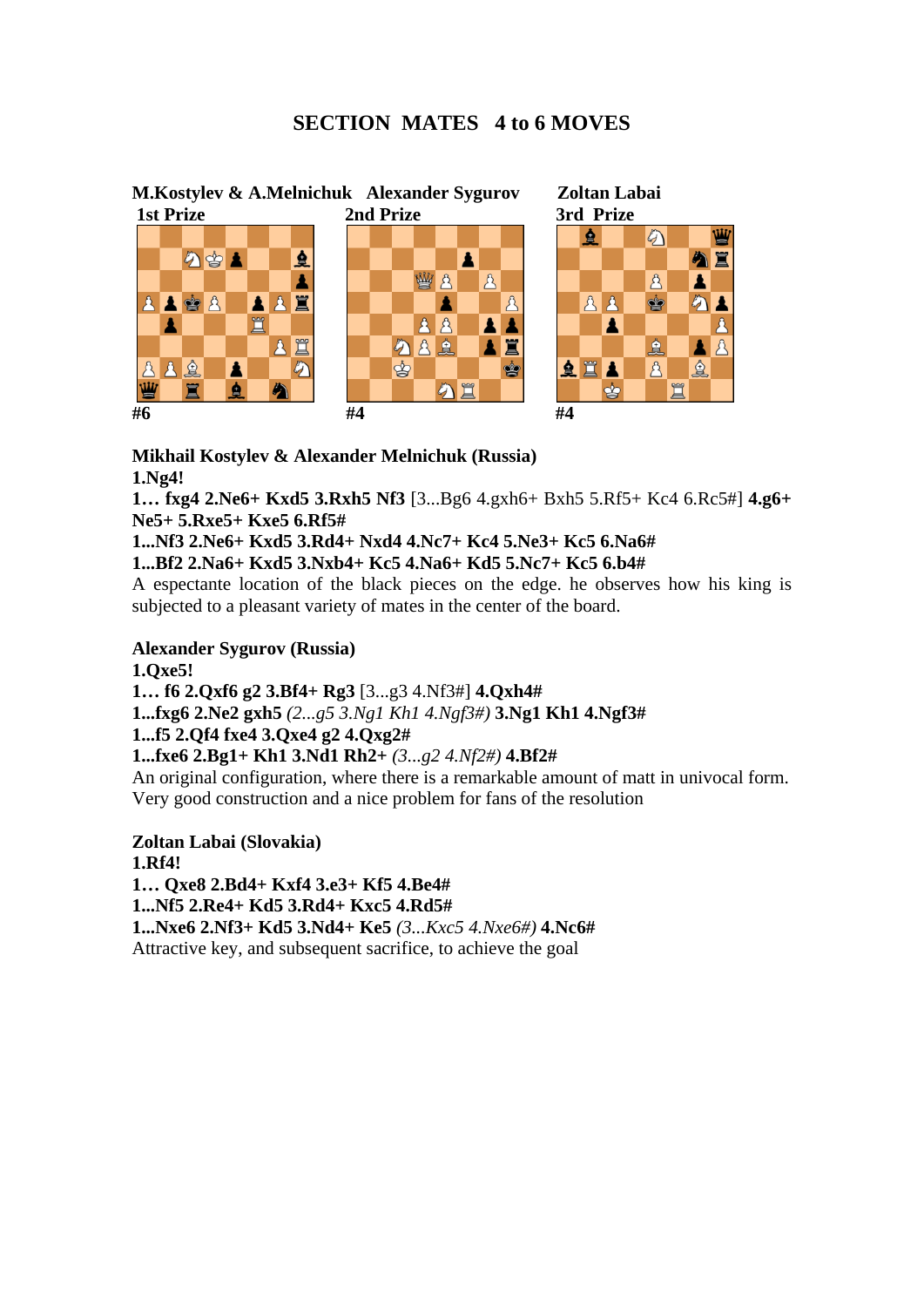

#### **Aliasandr Varitsky (Bielorrusia)**

**1.Ra1!** 

**1.. e6 2.Qc3+ Ka3 3.Nc1 Ka4 4.Qxb3+ Ka5 5.Rxa2#** 

**1...Kxa1 2.Qc2 e6 3.Nc3 Nc1 4.Qxc1+ Bb1 5.Qxb1#** 

**1...Ka3 2.Nc3 Nxa1 3.Nb5+ Kb2 4.Qc3+ Kb1 5.Na3#** 

A very appropriate key, completed with univocal lines, produce an enigma of significant artistic value

**Alexander Derevchuk & † Oleksiy Borisenko (Ukraine) 1.Bg8! 1.. Qb2 2.Nxf7+ Ke6+ 3.Ne5+ Nf7+ 4.Bxf7# 1...Rg1 2.Nxe4+ Ke6+ 3.Nf6+ Be5** *(3...Be3 4.Rxe3#)* **4.Rxe5# 1...Be8 2.Nf3+ Ke6+ 3.Nxd4+ Kd7 4.Nb8#**  Interesting and enjoyable, game of uncovered jaques, of both sides

**Leonid Makaronez & Viktor Volchek (Israel- Russia) 1.Kg3! 1...Rxd7 2.Rc5+ Ke6 3.Re5+ Rxe5 4.Nf4#** 

**1...axb 2.Rd6+ Kc4 3.Rd4+ Rd4 4.Ne3#** 

**1...Qd7 2.Ne3 Kd4 3.Kc4+ Ke3 4.Te4#** 

Variety of mates in the center of the board, in the presence of heavy pieces ", of the black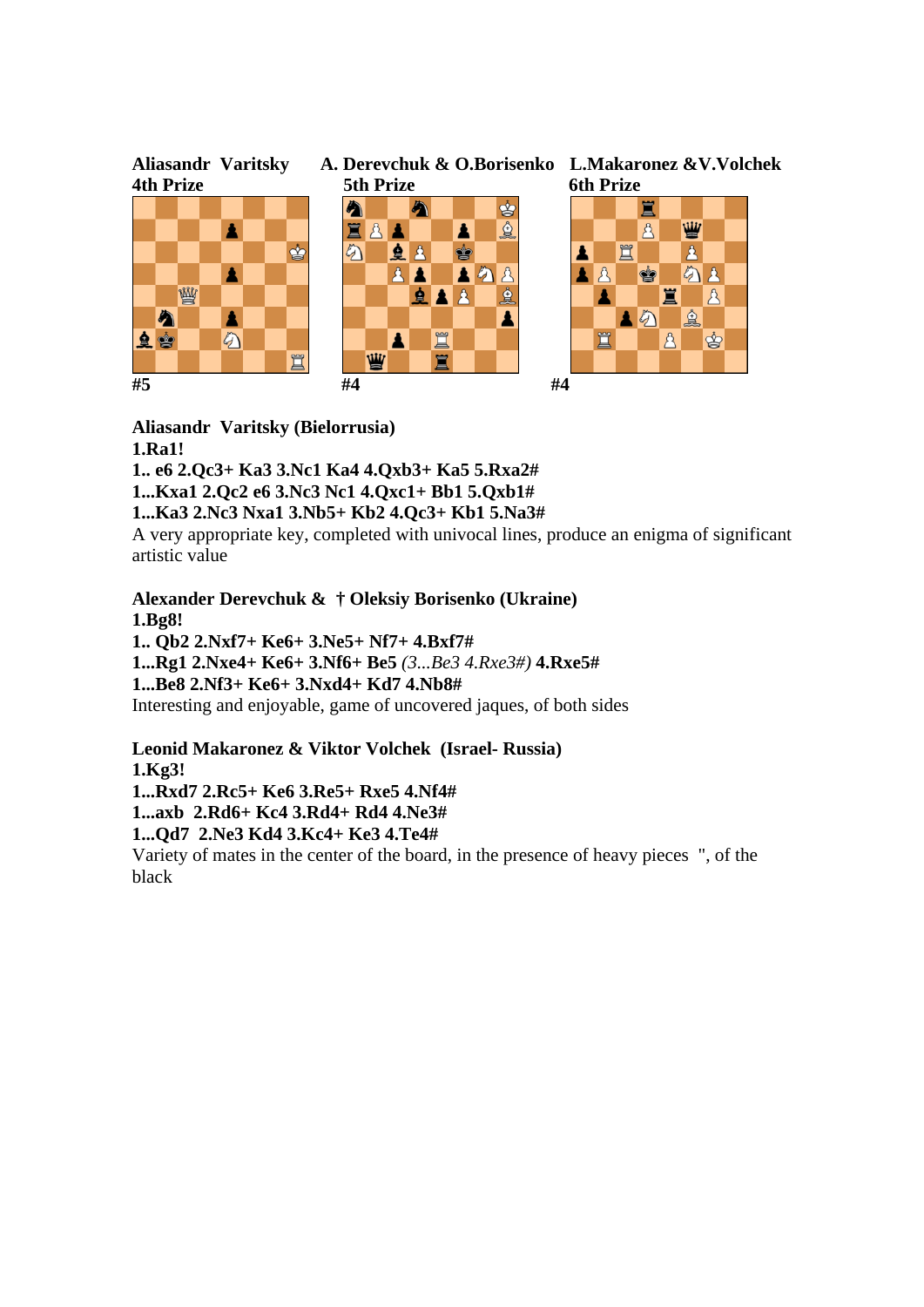

 **Baldur Kozdon (Germany) 1.Qd6 Ba5 2.Bb2 Bg4 3.Qf4+ Kd5 4.Qe5+ Kc4 5.Qe4+ Nxe4 6.Bb3#** 

**Stefan Felber (Germany) 1.Rd1! 1 .. Ng1 2.Qxg1+ Kg3 3.Rd8 f2 4.Rg8+ Kf3 5.Rxh3# 1...Rc1 2.Rh1+ Rxh1 3.Be6 Ng1 4.Kxe4 Ne2 5.Rxh3#** 

**Daniele Gatti (Italy) 1.Rf2! 1.. gxf2 2.exd8N f1N+ 3.Ke2 Ng3+ 4.Kd2 Nf1+ 5.Kc1 Ne3 6.Nb7# 1...Qxe8 2.fxe8Q gxf2 3.Nb2 f1N+ 4.Ke2 Ng3+ 5.Kd1 Ne2 6.Qa4#**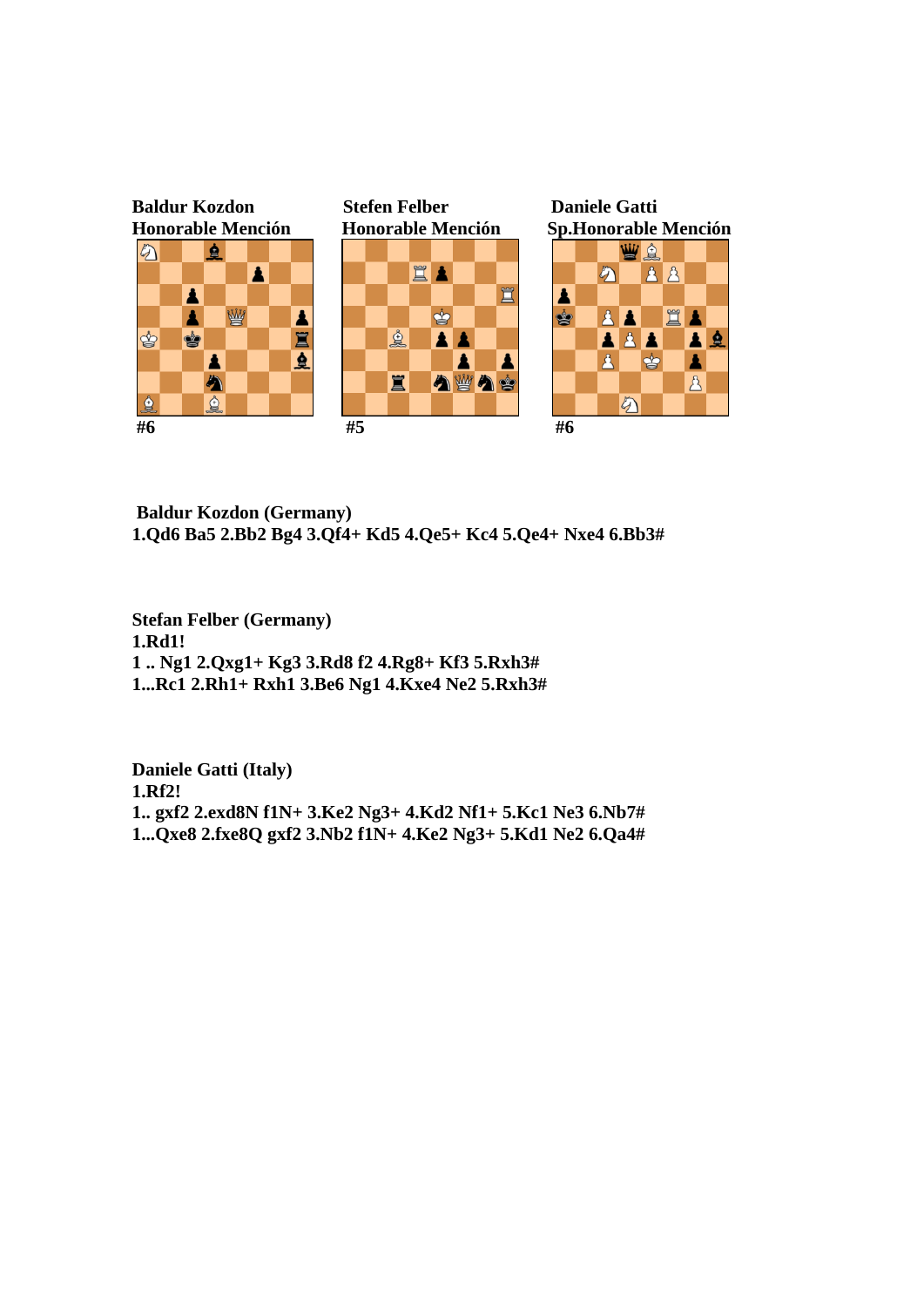**Ralf Krätschmer Stefen Felber** 



 **Recomendado Recomendado** 







**Ralf Krätschmer (Germany) 1.Nd3 cxd3 2.Ra8 Rxa8+ 3.Kb2 Re8 4.Qd7+ Ke5 5.f4+ Kxe4 6.Qxd3#** 

**Stefan Felber (Germany) 1.Re5! 1.. Rc6 2.Rd5 Re6 3.Rgxd3+ cxd3 4.Rxc5# 1...Rd4 2.Bxf6 d5 3.Bd8 Rxf4 4.Ba5# 1...fxe5 2.Bxe5+ Rd4 3.Bc7 Rd6 4.Ba5#** 

**John Kachmaryk (Ukraine) 1.Qh2 g4 2.Qxe5 gxh3+ 3.Kxh3 Bh7 4.Qg3 Bg8 5.Qxg8 f4 6.Qg4#** 

**Nikolay Akimov ( Kazakkistan) 1.Nc3 dxc3 2.Bg5 Kd4 3.Re6 dxe6 4.Bf4 e5 5.Be3#**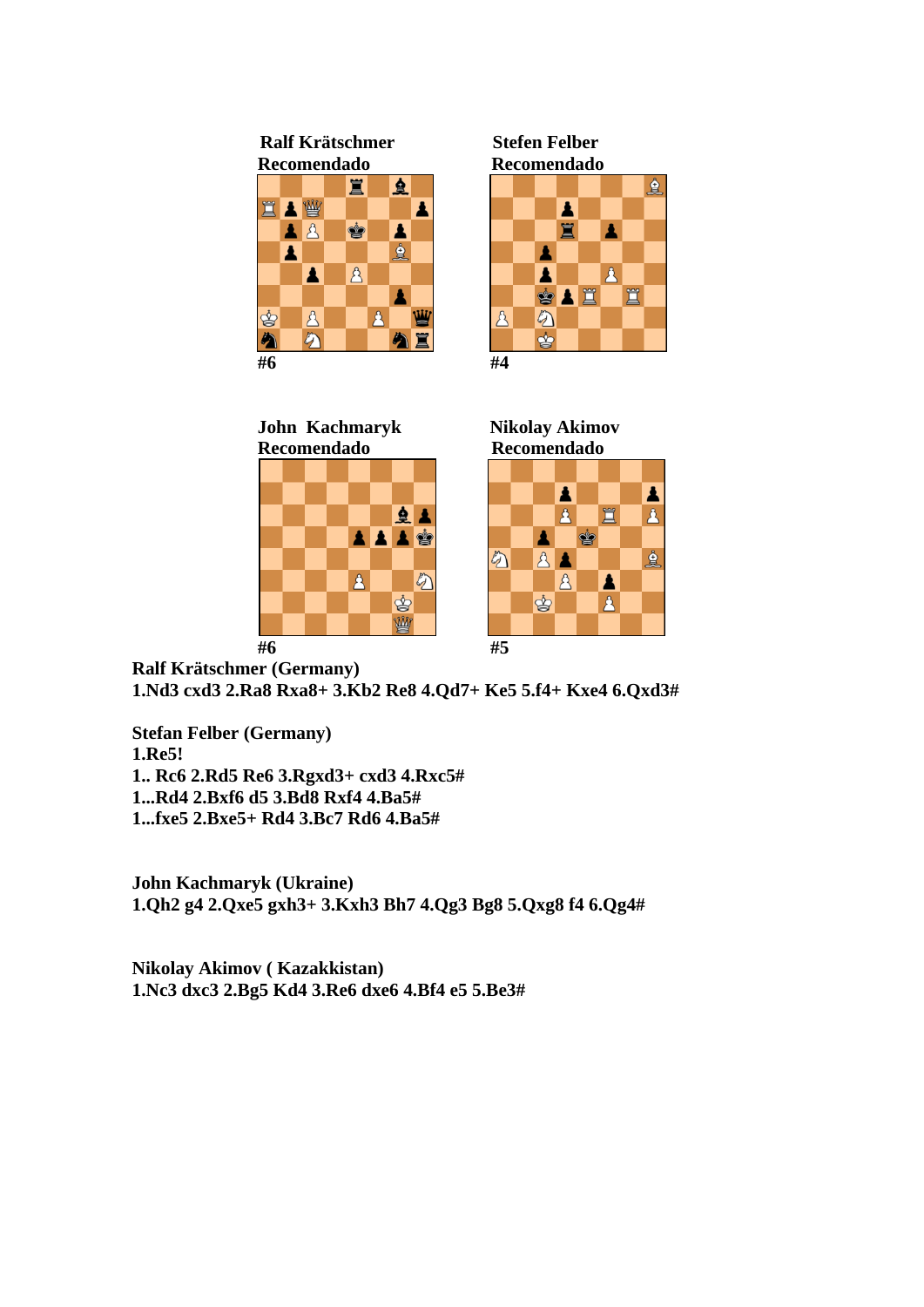## **MINIATURES**



 **V.Rallo & C. de Grande Vladimir Kozhakin Honorable Mención Recomendado** 





**Vladimir Kozhakin (Russia) With Twin pawn on peon e5** 

**A) 1.Re3! 1.. Kd4 2.Rfe6 Kc4 3.Nc7 Kd4 4.R6e4# 1...Kc4 2.Nc7 Kd4 3.Rfe6 Kc4 4.R6e4#** 

**B)1.Rf4 Kxe6 2.Bd6 Kd5 3.Nb4+ Ke6 4.Rf6#** 

**Petrasin Petrasinovic (Serbia) 1.Qg7! 1.. Kd4 2.Qe7 Kc3 3.Qe3+ Kc4 4.Qd3# 1...Kf4 2.Bc5 Ke5 3.Qe7+ Kf4 4.Qe3# 1...f4 2.Bb2+ Kd6 3.Bd4 Kc6** *(3...f3 4.Qd7#)* **4.Qd7#**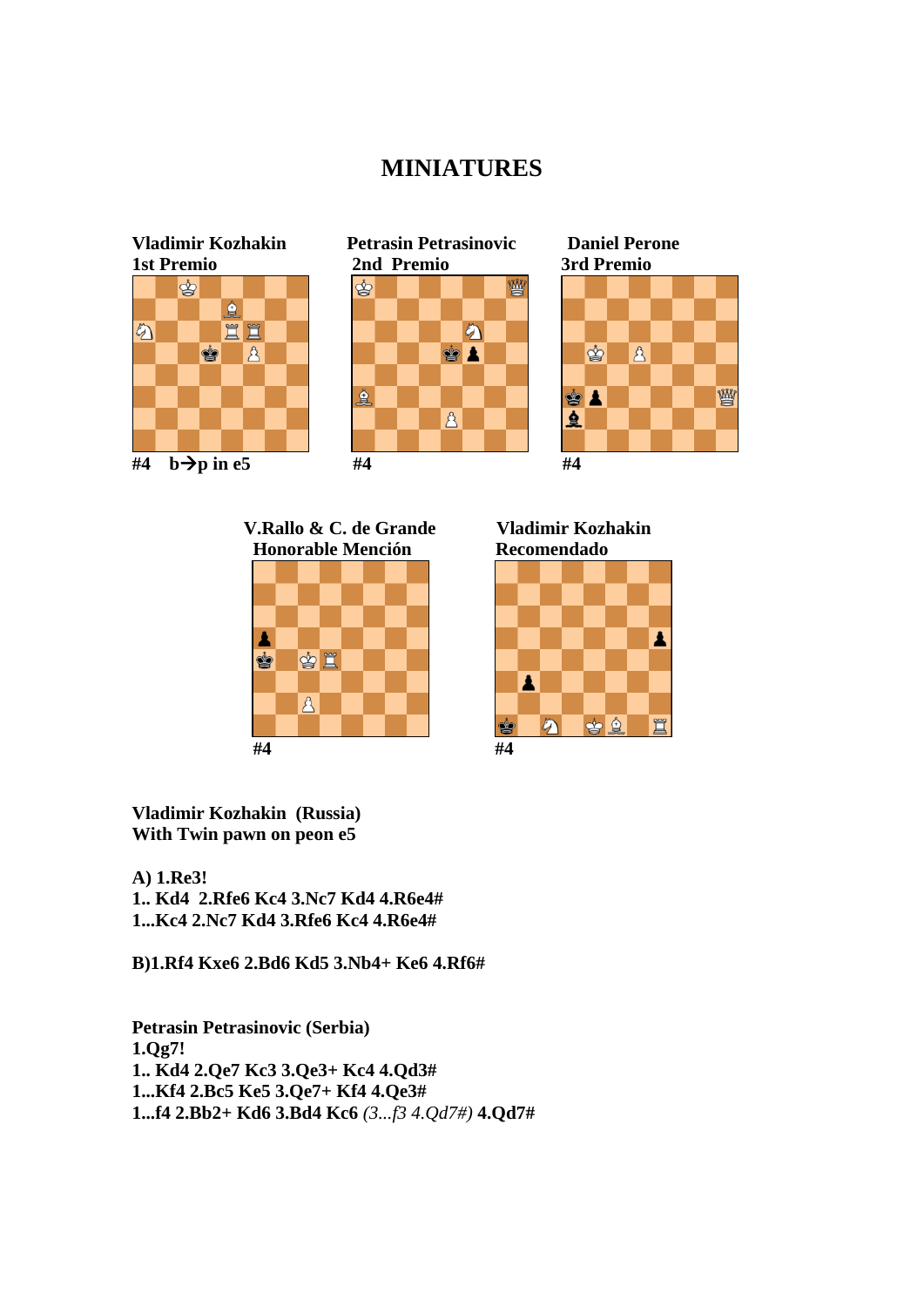**Daniel Perone (Argentina) 1.Kc4! 1.. Kb2 2.Qc3+ Kb1** [2...Ka3 3.d6 Ka4 *(3...Bb1 4.Qxb3#)* 4.Qb4#] **3.Kd3 b2 4.Qe1# 1...Ka4 2.Qd7+ Ka3 3.Kc3 b2 4.Qa7#** 

**Vito Rallo & Carlo de Grandi (Italy) 1.Rd5! Ka3 2.Rxa5+ Kb2 3.Kd3 Kb1** [3...Kc1 4.Rb5 Kd1 5.Rb1#] **4.Kc3 Kc1 5.Ra1#** 

**Vladimir Kozhakin (Russia) 1.Rh3! 1.. h4 2.Rxb3 h3 3.Bd3 h2 4.Rb1# 1...b2 2.Ra3+ Kb1 3.Bd3+ Kxc1 4.Rc3# 1...Kb2 2.Rxb3+ Kxc1** *(2...Kc2 3.Bd3+ Kxc1 4.Rb1#)* **3.Bd3 h4 4.Rb1#**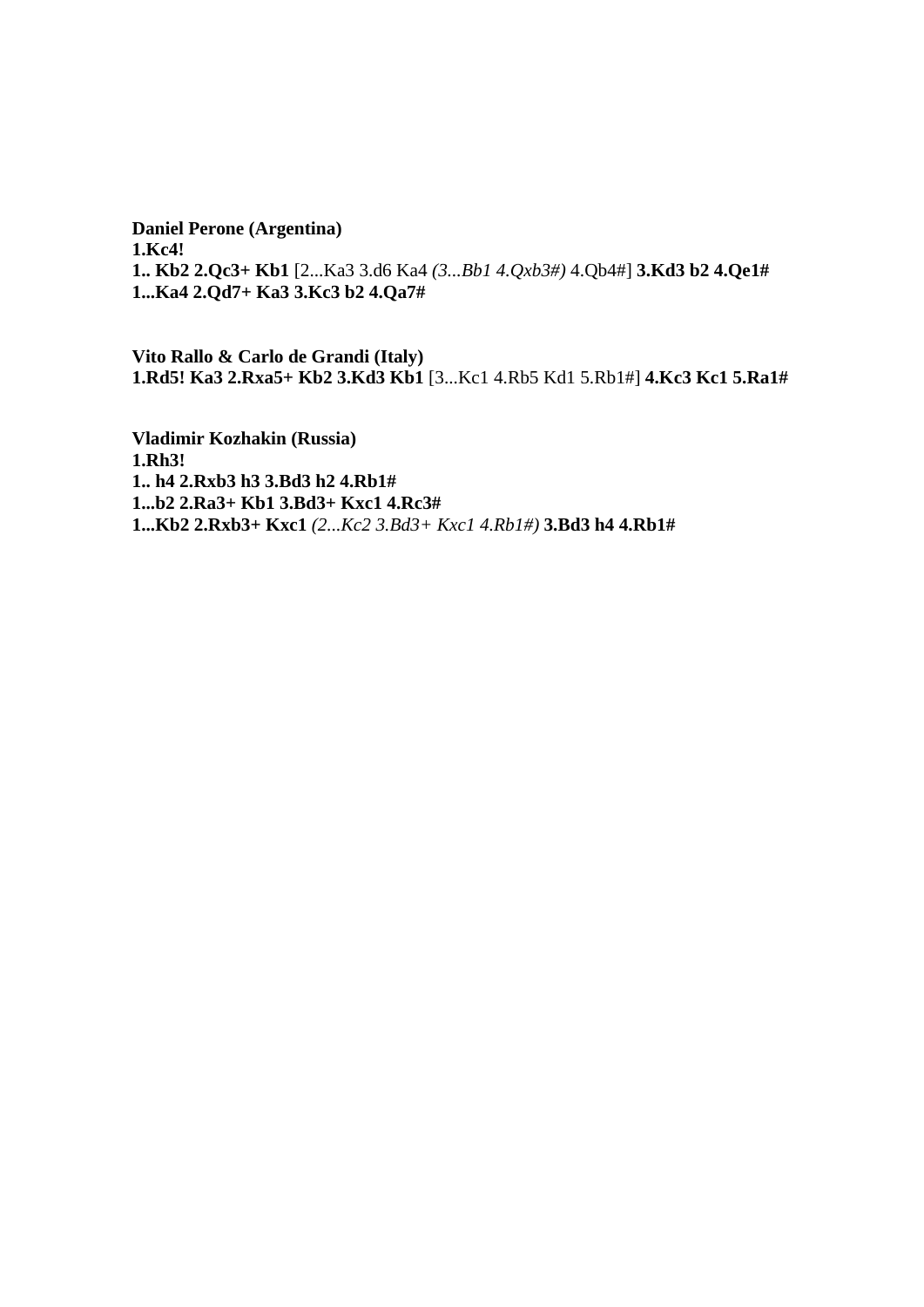#### **SECTION MATES 7 to MORE MOVES**



**Aliasandr Varitsky (Bielorrusia) 1.Rd7!** 

**1.. Nxa4 2.Rc7+ Kd5 3.Ne3+ Kd6 4.Na5 Nb6+ 5.Kb8 Nd7+ 6.Rxd7+ Kc5 7.Rd5+ Kb6 8.Nec4#** 

**1...b6 2.Be6 Rxe6 3.Rc7+ Kd5 4.Ne3+ Kd6 5.Nf5+ Kd5 6.Rd7+ Kc6** *(6...Rd6 7.Rxd6+ Kc4 8.Ne3#)* **7.Rd6+ Rxd6 8.Ne7#** 

 Culmination in mate of knight , from several squares of the board, with entertaining game, it concretes a problem of significant artistic and technical level

#### **Bosko Miloseski (Turquia)**

**1.Kc4! Kb6 2.Bd4+ Kb7 3.Bf6 Kb6 4.Bd8+ Kb7 5.Bh4 Kb6 6.Bf2+ Kb7 7.Re3 Kb6 8.Re4+ Kb7 9.Kd4 Kb6 10.Ke5+ Kb7 11.Rd4 Kb6 12.Rxb4#** 

With semi-imprisoned king you can see a nice version of this type of configurations

**Baldur Kozdon (Germany) 1.Nf4! Nc3 2.Bc6 Bxc6 3.Ne3 g5** [3...e5 4.Nf1 Ra2 5.Qb1+ Nxb1 6.Nd3+ Kd1 7.Ne3#] **4.Nf1 Ra2 5.Qb1+ Nxb1 6.Nd3+ Kd1 7.Ne3#**  Original and ingenious configuration